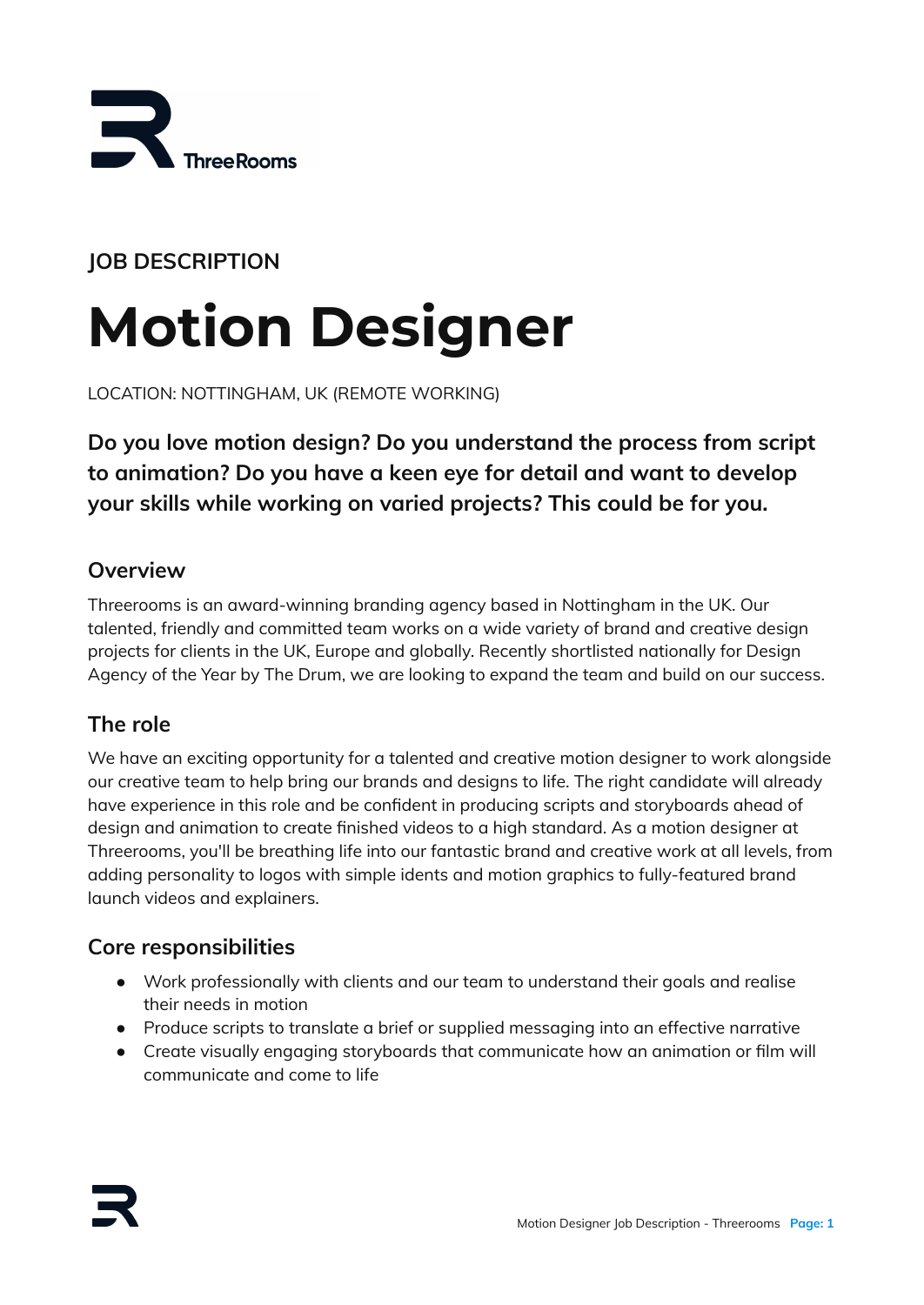● Produce high-quality motion graphics that achieve and exceed the expectations set by the storyboards.

# **Additional responsibilities**

- Support the client services team to deliver projects on time, on budget and to a high standard
- Assist the client services team with quotations and estimates relating to motion work
- Work collaboratively with our client services, design and strategy team to maximise the potential of all brand and creative projects
- Be aware of our clients' own goals to help them to succeed
- Manage external resources (such as illustrators, voice actors, music suppliers and other motion designers) to complete projects.
- Support internal marketing and sales activities to promote the company, such as creating animations for social media and the company website
- Be an advocate for the company, performing additional duties as required to support the business in its goals.

## **Skills and experience**

- Relevant education in animation or motion is preferred but not essential
- Experience working in a motion, animation or media role
- A strong portfolio or showreel of motion work
- An in-depth understanding of the principles of motion
- Ability to tell stories and communicate visually
- A good work ethic, well organised and accurate with a keen eye for detail and good time-management skills
- A clear and confident communicator, both verbally and written
- Fully conversant with Adobe Creative Suite software, including Adobe After Effects and Premiere Pro (or Final Cut)
- Financial awareness to help ensure the profitability of work carried out while meeting the agreed project budgets
- Experience in filming, lighting and sound recording in a real-world environment is desirable.

## **Location and hours**

Based out of Nottingham in the UK, we are a remote-first agency. Although the role is mainly remote working, you may be required to travel within the UK to attend training sessions, client and team meetings and to carry out your duties in line with your job description. Working hours are 9:00-5:30, Monday to Friday, with plenty of flexibility to ensure a healthy work-life balance.

## **What we offer**

● A competitive salary of £28,000-£35,000 per annum (dependant on skills and experience)